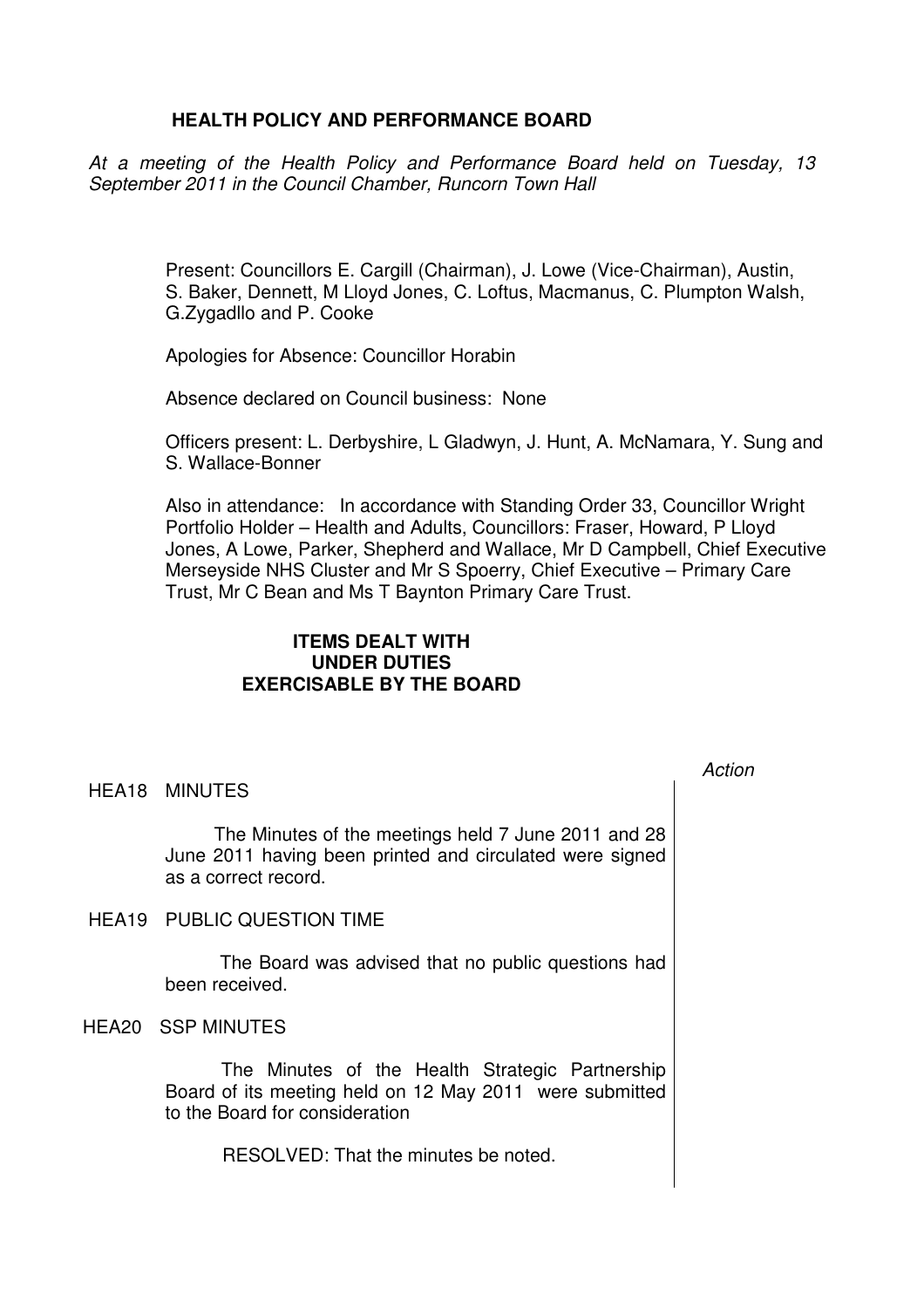Note: (Councillor M Lloyd Jones declared a Personal Interest in the following item of business due to her husband being a Non Executive Director of Halton & St Helens Primary Care Trust.)

## HEA21 MERSEYSIDE NHS CLUSTER

 The Board received a presentation from Mr Derek Campbell, Chief Executive, Merseyside NHS Cluster on the role and function of the cluster and how it operated within the context of the emerging NHS reforms.

The presentation, which was circulated at the meeting:-

- Gave an overview of the proposed NHS reforms;
- Outlined the Strategic Health Authority and Primary Care Trust roles in transition;
- Detailed the Milestones;
- Demonstrated the current geographic footprint:
- Set out the clinical commissioning groups phases of authorisation; and
- Detailed the Merseyside cluster priorities during transition.

Mr Campbell introduced himself and Mr Steve Spoerry, Chief Executive of Halton and St Helens Primary Care Trust and reported that as he covered the four Primary Care Trusts he could not be fully involved and had therefore, appointed a managing director in each PCT. Mr Spoerry would be based in Widnes and would help address issues in the Halton area.

Mr Campbell reported that since being in the post he had developed a clear understanding of the relationship between Runcorn and Warrington and the boundaries. The cluster, he added, was a temporary arrangement and would cease to exist in 18½ months. The reasons the cluster had been established was to ensure resources and service delivery was maintained during the transition and support the development of the new system, working to a shared operating model. He added that it was crucial that the boundaries did not have an impact on future joined up arrangements.

Mr Campbell advised the Board that the Clinical Commissioning Groups would lead commissioning and be responsible for 60% of the NHS budget. The National Commissioning Board would allocate resources, set commissioning standards, commission specialised and primary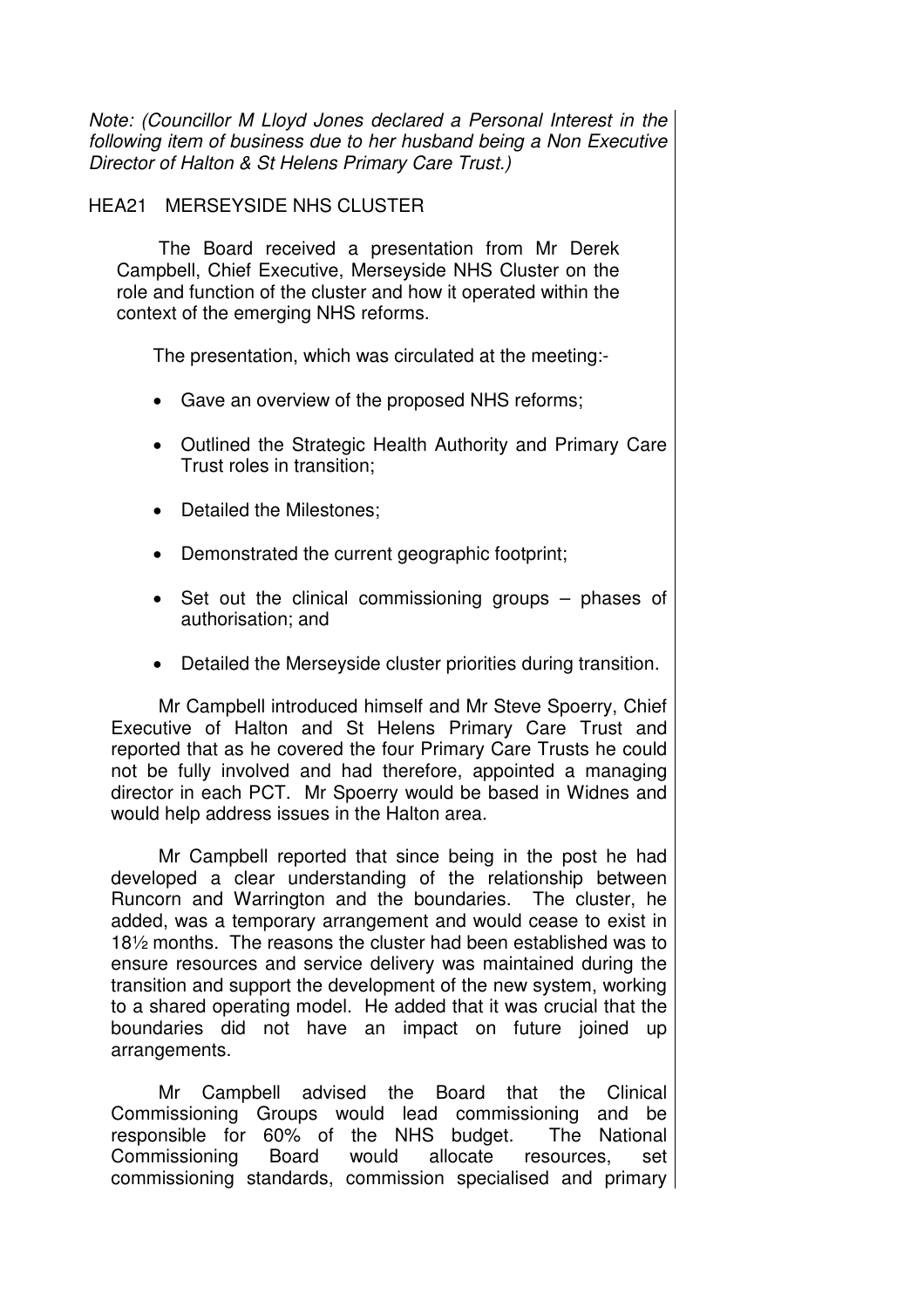care services and hold commissioners to account. The local Health and Wellbeing Boards would oversee, scrutinise and coordinate commissioning plan.

In conclusion, Mr Campbell reported that the NHS Commissioning Board would be in shadow form as a Special Health Authority in October 2011. Local Clinical Commissioning Groups were in the process of undertaking risk assessments and the Group's authorisation process and 'dry run' would begin in October 2011. Delegated budgets would also be in place by 2011 and he emphasised the importance of the Local Authority establishing the Health and Wellbeing Board (HWBB) on the same timeline as the Clinical Commissioning Group obtaining the delegated budgets.

Mr Spoerry advised the Board that it would be advantageous if the new system emerged rapidly. GP's, he reported, had taken positive steps and were ahead of the timescale.

The Chairman reported that the Shadow Health and Wellbeing Board would be in operation by the end of 2011.

The following comments arose from the discussion:-

- Concern was raised that expertise would be lost during the transition period and clarity was sought on whether there would be enough expertise remaining in the new shared system. In response, it was reported that employees from public health would TUPE across and local expertise would remain in the new system. The importance of ensuring that there was a reduction in operational costs, whilst retaining the skills and expertise required in the future was noted;
- Clarity was sought on whether the Health and Wellbeing Board (HWBB) would be able to make decisions or recommendations. In response, it was reported that the HWBB under the Local Authority, would be responsible for the health of the population. The public health budget would be transferred and the Authority would be responsible for the strategy and have a lead role working with clinical commissioners:
- It was noted that the size of the clinical commissioning groups had not been specified by the Government. It was also noted that it was important for Merseyside to work together, with good local working relationships and connections;
- Clarity was sought on whether the reforms would result in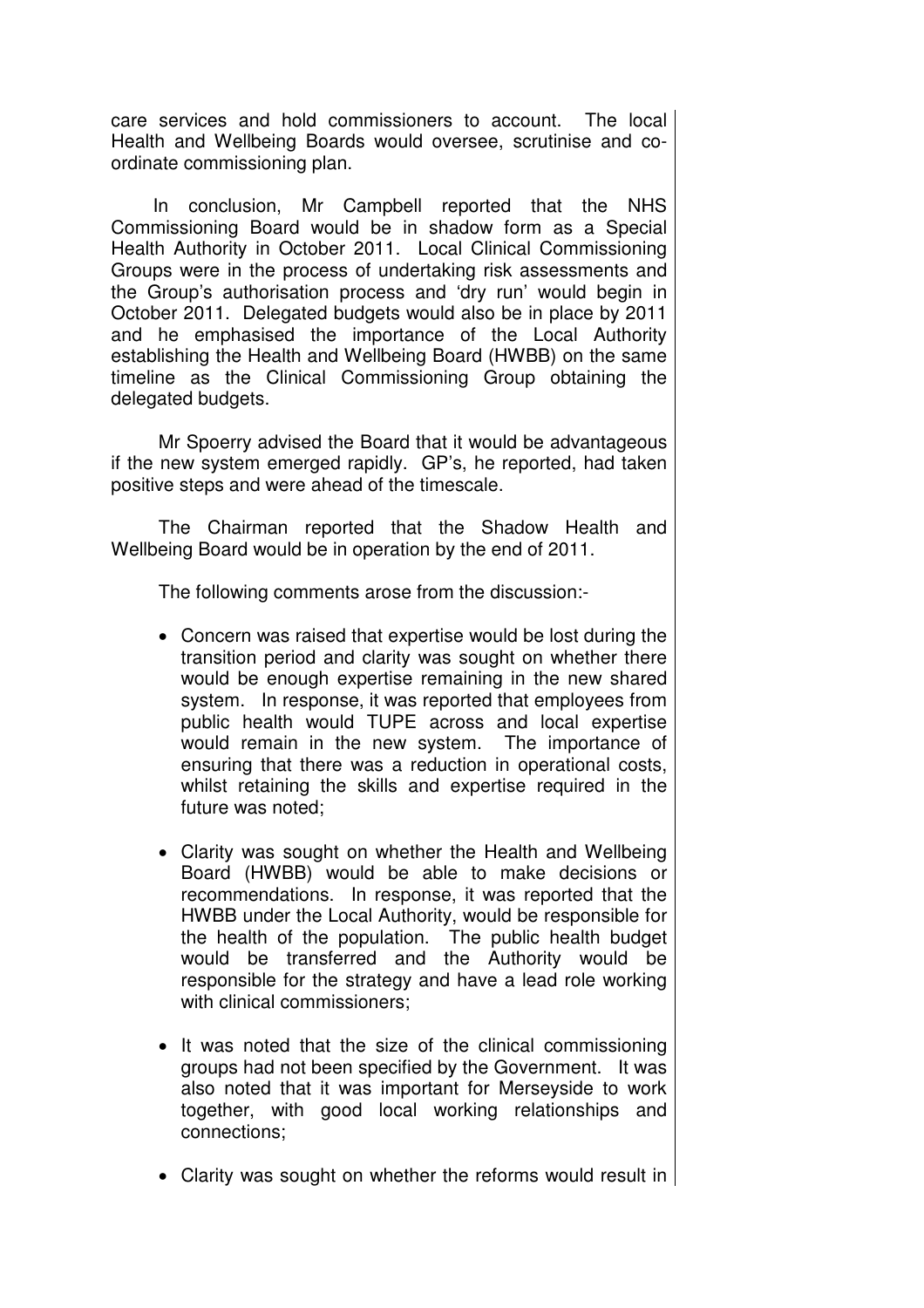centres of excellence being located further away. In response, it was reported that Merseyside health services were underpinned by very strong localism. There was a need to change and work together better than previously across the Merseyside area. Standards were also rising constantly. However, the financial situation would need to be recognised and Warrington and Whiston would be required to work closer together sharing services ensuring that there were no duplications. In addition, it was highlighted that difficult decisions would have to be made in the future as the transition progressed;

- Members of the Board emphasised the levels of deprivation and the increase in the elderly population in Halton. Members noted the Cheshire and Merseyside vascular review and the impact it would have on Halton should the current proposal be accepted. It was also noted that the Board felt that there should be three arterial centres and that this issue should be reconsidered and looked at with the health reforms. In response, it was reported that a decision had not been taken as yet and it would be considered in November 2011. In addition, it was reported that Mr Speorry was looking for solutions on how Halton Hospital could be utilised and consideration was also being given to moving some services from Liverpool to Halton.
- Clarity was sought on whether waiting lists would increase as a result of the transition. In response, it was reported that early intervention and prevention was vital. In addition, it was reported that it was important that the HWBB foster and develop a relationship with the clinical commissioners who would be responsible for waiting lists;
- Clarity was sought on the risks associated with the fast pace of the reforms. In response, it was reported that the changes could have an impact on the priorities i.e. improving life expectancy in Halton, retaining the delivery and quality of services and to continue to improve services. There was also a risk of losing the experience and corporate memory;
- It was noted that there was a provision in the Bill that if the HWBB was not satisfied with the overall performance and it did not meet with the Joint Strategic Needs Assessment then there would be an option to make a referral to the Commissioning Board and the Secretary of State;
- Clarity was sought on how GP's would manage their patients if 30% of their time would be used for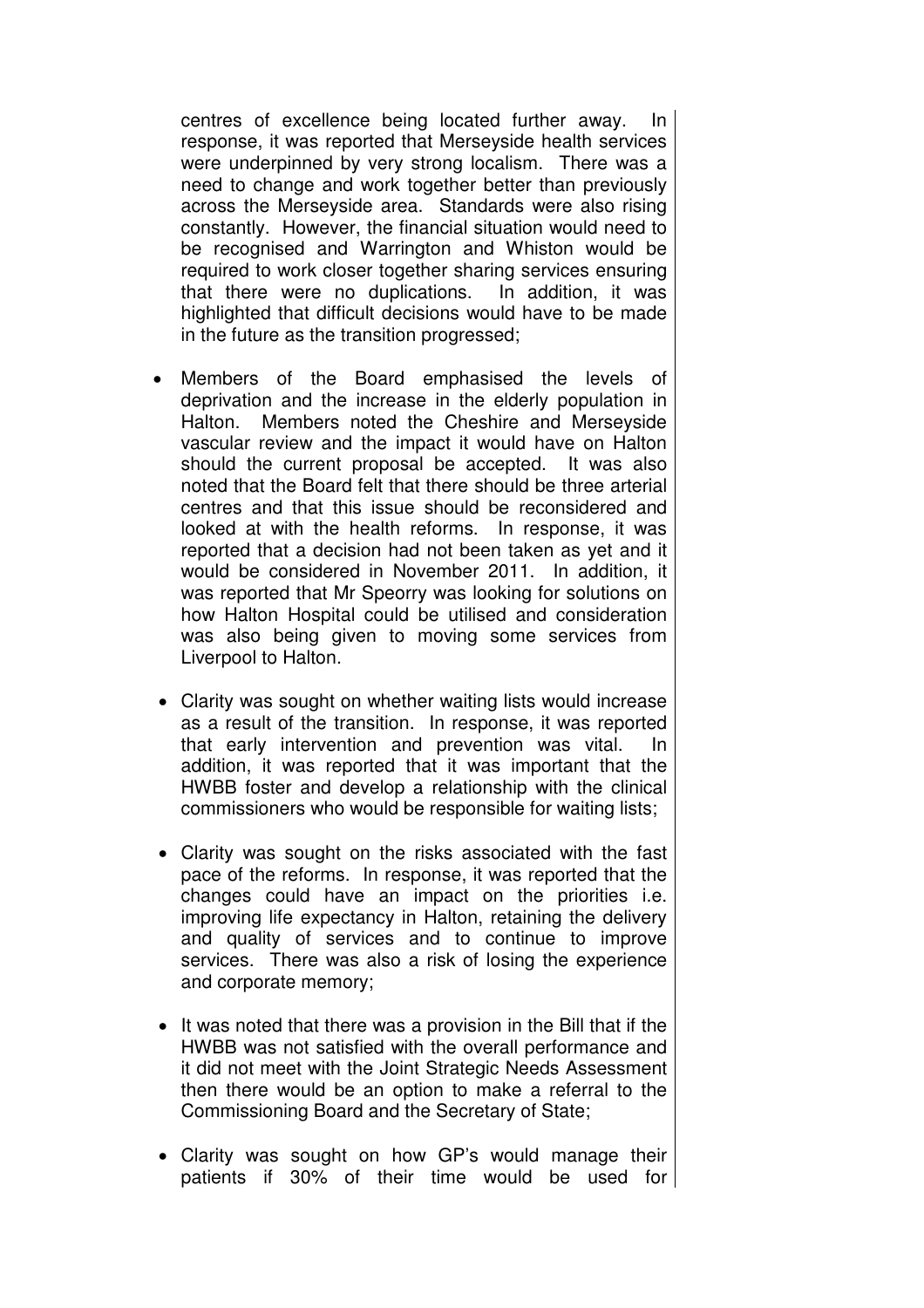commissioning. In response, it was reported that funding would be available from the downsizing to pay for additional GP's to cover the commissioning time; and

• It was noted that the Health Visiting and Child development 0-5 years services would not be transferred to the Local Authority in 2015.

The following questions had been submitted prior to the meeting and the responses circulated at the meeting:-

1 In light of the recent poor showing of a major Care Home owner and the Care Quality Commission (CQC) to look after the residents of those homes, do you feel that the Care Home Inspection and Registration Units should be taken back under the control of the Local Authorities who had a great deal of success prior to CQC?

## **Response**

It is not the role of the PCT to take a view on the remit or performance of the Care Quality Commission or Registration Units.

2 I feel that the PALS system of overseeing patients complaints has been inferior to the Local CHC system which was PALS predecessor. What will the NHS Cluster do to improve the inferior system?

## **Response**

Subject to the passage of the Health and Social Care Bill, Local HealthWatch organisations would be established in October 2012, and continue the functions currently provided by Local Involvement Networks (LINks).

From October 2012, subject to parliamentary approval, Local HealthWatch would also signpost people to information regarding health and social care services. This was one of a range of services currently provided by the PCT Patient Advice and Liaison Services (PALS).

HealthWatch would be the independent consumer champion for the public i.e. service users, citizens, carers and patients – locally and nationally – to promote better outcomes in health for all and in social care for adults.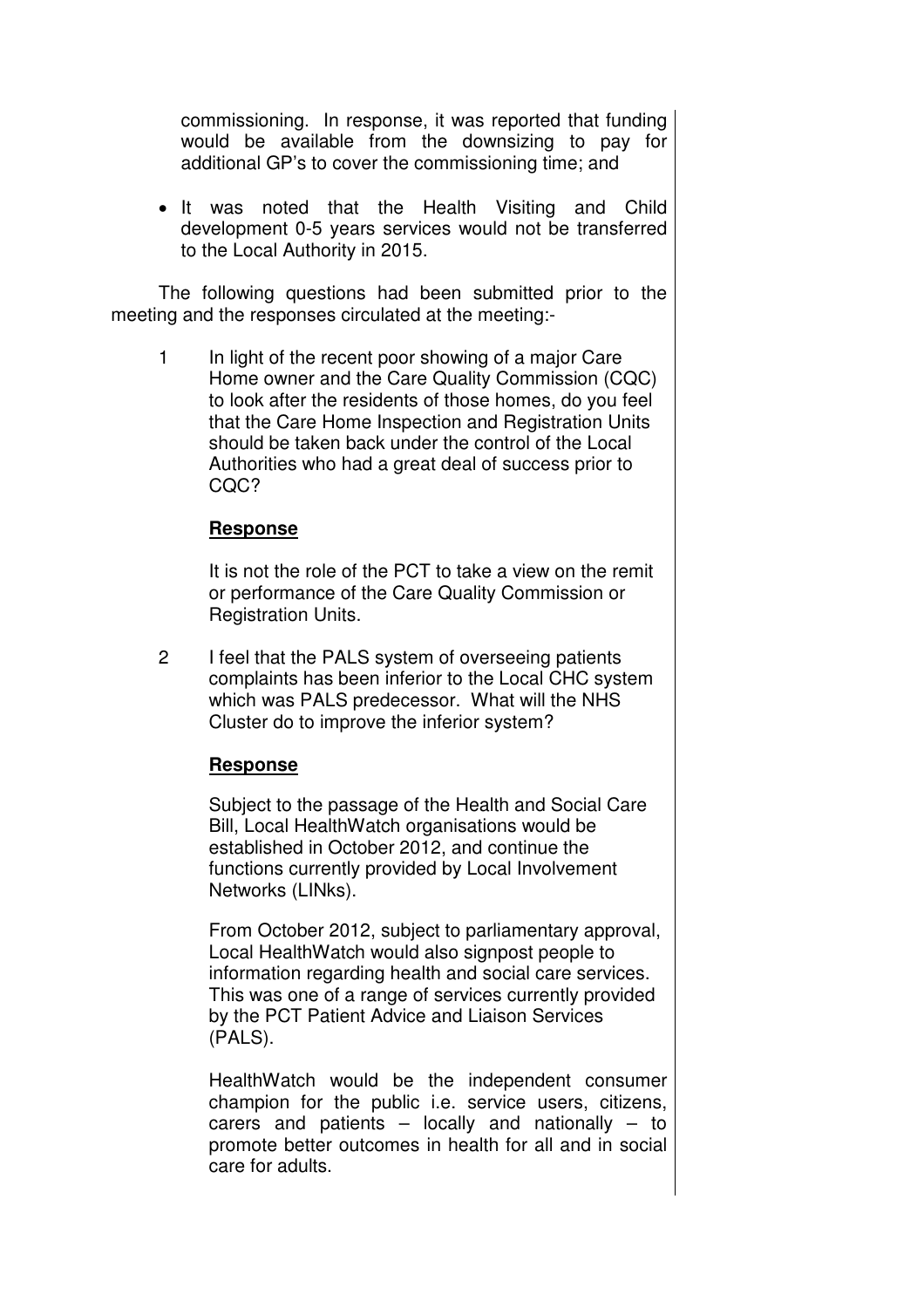At local authority level, Local HealthWatch would act as a point of contact for individuals, community groups and voluntary organisations when dealing with health and social care. Local HealthWatch would also have a seat on local HWBB's to influence commissioning decisions by representing the views of local stakeholders. The information that Local HealthWatch gathers on patients' and the public's views and experiences of the NHS would inform HealthWatch England's role in influencing health and social care services at the national level.

The Department of Health was currently asking for views from stakeholders on options for distributing the additional funding to local authorities for local HealthWatch. The consultation on Allocation Options for distribution of additional funding to local authorities for Local HealthWatch, NHS Complaints Advocacy, PCT Deprivation of Liberty Safeguards could be accessed from the Department of Health website: http://www.dh.gov.uk/en/Consultations/Liveconsultation s/DH\_128429

This consultation would be open until 24<sup>th</sup> October.

RESOLVED: That

- (1) Mr Derek Campbell be thanked for his informative presentation; and
- (2) The comments raised be noted.

Note: (Councillor M Lloyd Jones declared a Personal Interest in the following item of business due to her husband being a Non Executive Director of Halton & St Helens Primary Care Trust.)

| HEA22 PERFORMANCE    | MANAGEMENT | REPORTS | <b>FOR</b> |
|----------------------|------------|---------|------------|
| QUARTER 1 OF 2011/12 |            |         |            |

 The Board considered a report of the Strategic Director, Policy and Resources regarding the 1st Quarter Monitoring Report for:

- Prevention and Commissioning Services; and
- Complex Needs.

The following points arose from the discussion:-

• Page  $46 - CCC14 - Clarity$  was sought on the performance being slightly less in comparison to the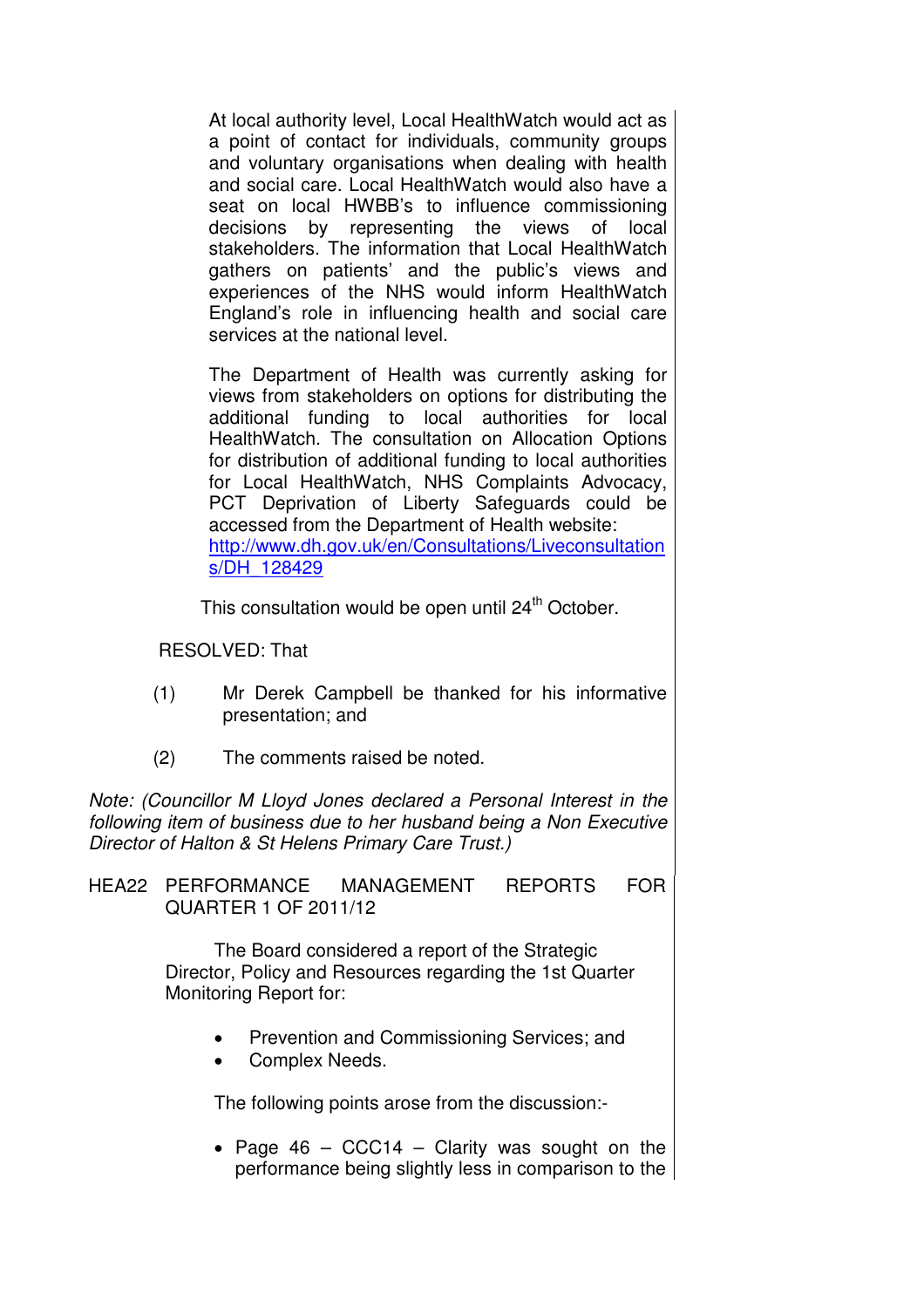same period last year.

The Board was advised that the carers figure was reported in the monthly team report and exceptions were also reported to the operational teams. The figure reported carers who had received either an assessment or a review and had received services. A large number of carers would already be in receipt of a service (i.e. DP) and to count against the Performance Indicator they had to have been reviewed in the same financial year. This ensured that the teams conducted timely reviews/ reassessments, ensured that all relevant carers could be counted against the performance indicator and also had their care/support package reviewed in line with their needs. A member of performance also met monthly with the operational teams, in order to monitor that regular reviews were taking place for carers and this in turn, increased the figure for CCC14.

• Page 47 – CCC4 – Clarity was sought on performance relating to 581 clients, there being twelve less than the previous year.

In response, it was reported that between one year and the next, a number of clients' packages closed and new clients came on the system to receive services. Between Q1 2010 and Q1 2011, there were 12 less clients. There may be many reasons for this fluctuation. After checking some of the client records it was found that a client had died in one case and in another the professional support that they received in one year had been closed and therefore they did not appear in the 2011 statistics. It was suggested that the figures were monitored closely in Q2 and if there appeared to be a decline, further investigation would be required in conjunction with the operational team.

• Page 27 – Second Paragraph – Clarity was sought on the £256,000. Information was also sought on the 12 monthly spend/budget profile for the community care budget and what remedial actions were being taken.

In response, it was reported that if the spend remained static for the remainder of the year the projected overspend within community care would be £1.4m. However, it was reported that a recovery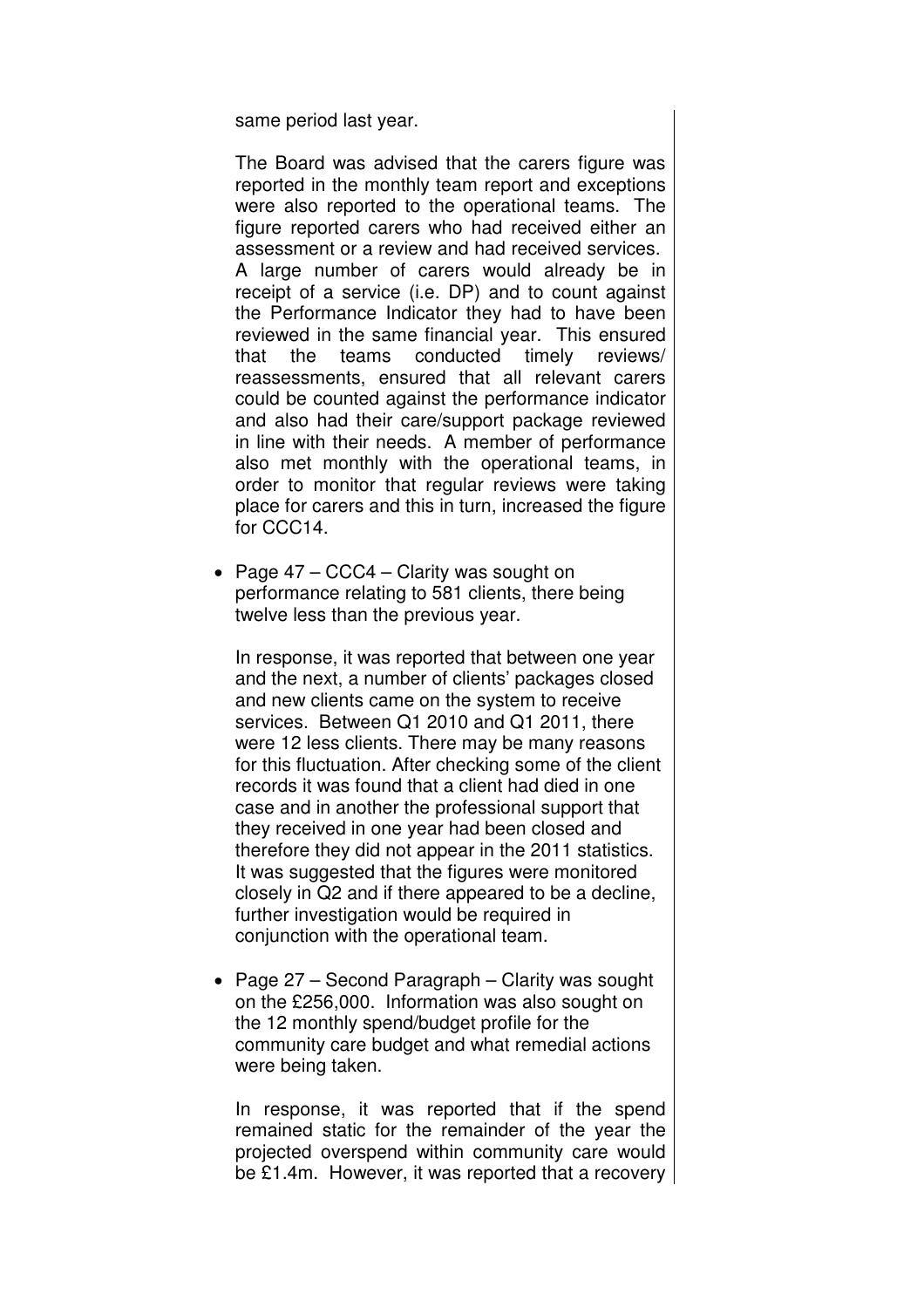plan was in place to dampen the increase in community care and spend in certain areas had started to decrease.

In reply, further details were requested and it was reported that additional information would be circulated to Members of the Board.

• Page 41 – Health Watch – clarity was sought on how partnerships would be undertaken with other Councils.

In response, it was reported that under current arrangements for the Link, the Host organisation was jointly commissioned with St Helens Borough Council. In moving forward with the development of Health watch, commissioners, along with stakeholders, would consider the advantages and disadvantages of working in partnership with other Local Authorities.

• Page 49 – Employees Expenditure – Clarity was sought on the 12 month budget / spend profile and what remedial action was being considered.

In response, it was reported that the main area of staffing overspend in Commissioning and Complex related to the Housing Solutions Team. This was due to sickness and vacant posts and that agency staff had to be recruited to ensure the service continued. However, the vacant posts had now been filled and all agency staff would be finished by 1<sup>st</sup> October 2011. In addition, this accompanied with stopping non essential spend in all areas would stop the overspend from rising.

In reply, further details were requested and it was reported that additional information would be circulated to Members of the Board.

 RESOLVED: That the report and comments made be noted.

Note: (Councillor M Lloyd Jones declared a Personal Interest in the following item of business due to her husband being a Non Executive Director of Halton & St Helens Primary Care Trust.)

HEA23 UPDATE ON THE DEVELOPMENT OF A HEALTH AND WELL BEING BOARD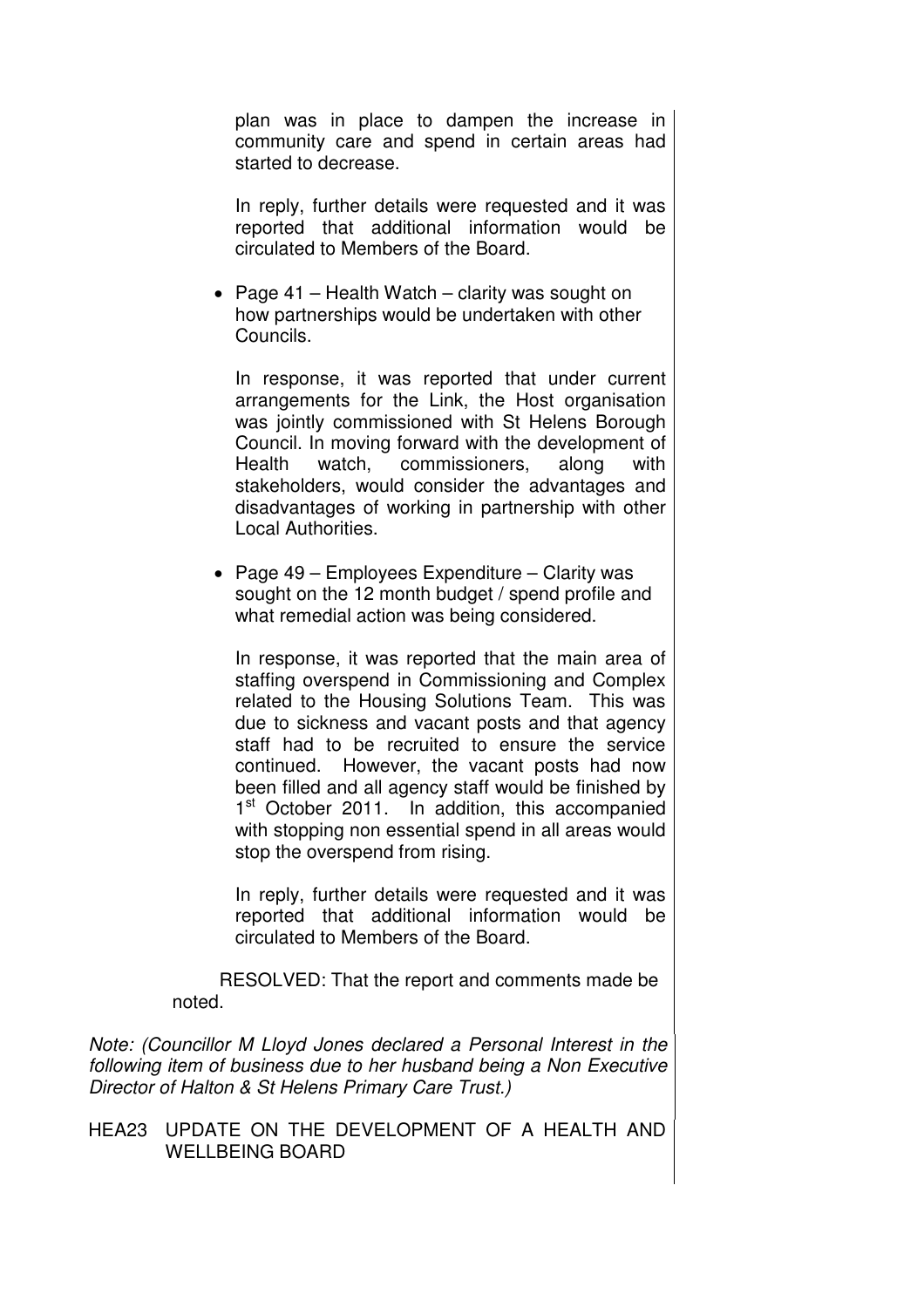The Board considered a report of the Strategic Director, Communities which gave an update on the development of a Shadow Health and Wellbeing Board for Halton and presented the Draft terms of Reference for comment and discussion.

The Board was advised that the Halton Health Partnership (HHP) currently acted as the thematic partnership for the Healthy Halton priority. The Partnership reported into the Halton Strategic Partnership Board as one of the five Specialist Strategic Partnerships (SSPs).

 The Board was further advised that the HHP had a strategic responsibility for the Healthy Halton priority and for those elements of work that contributed to the objectives of the Sustainable Community Strategy (SCS) and Local Area Agreement (LAA). The Halton Health Partnership was currently chaired by the Acting Director of Public Health.

 It was reported that health priorities were also addressed by the Health Policy and Performance Board and children's health issues were included in the work of the Children's Trust and the Children and Young People's PPB.

 It was reported that safeguarding was addressed by the Safeguarding Adults Board (SAB) which reported directly into the Safer Halton Partnership and was a non statutory board. Children's Safeguarding issues were addressed by the Halton Safeguarding Children's Board (HSCB) which was a statutory board that sat alongside Halton's Children's Trust, with each reporting into and providing challenge to the other. The HSCB, in addition also provided an annual report to the Council's Executive Board.

 Following an extensive consultation regarding the Terms of Reference set out in Appendix 1 to the report, it seemed appropriate to set up a Shadow Health and Wellbeing Board in Halton.

 The Shadow Health and Wellbeing Board would be responsible for guiding and overseeing the implementation of the ambitions outlined in the Health White Paper as well as providing the strategic direction for the Health priority in Halton.

 Formal decision making responsibility would continue to rest with the Council's Executive and the relevant governance bodies of the local health services until new legislation was enacted. Transitional governance arrangements were key in establishing the Shadow HWBB,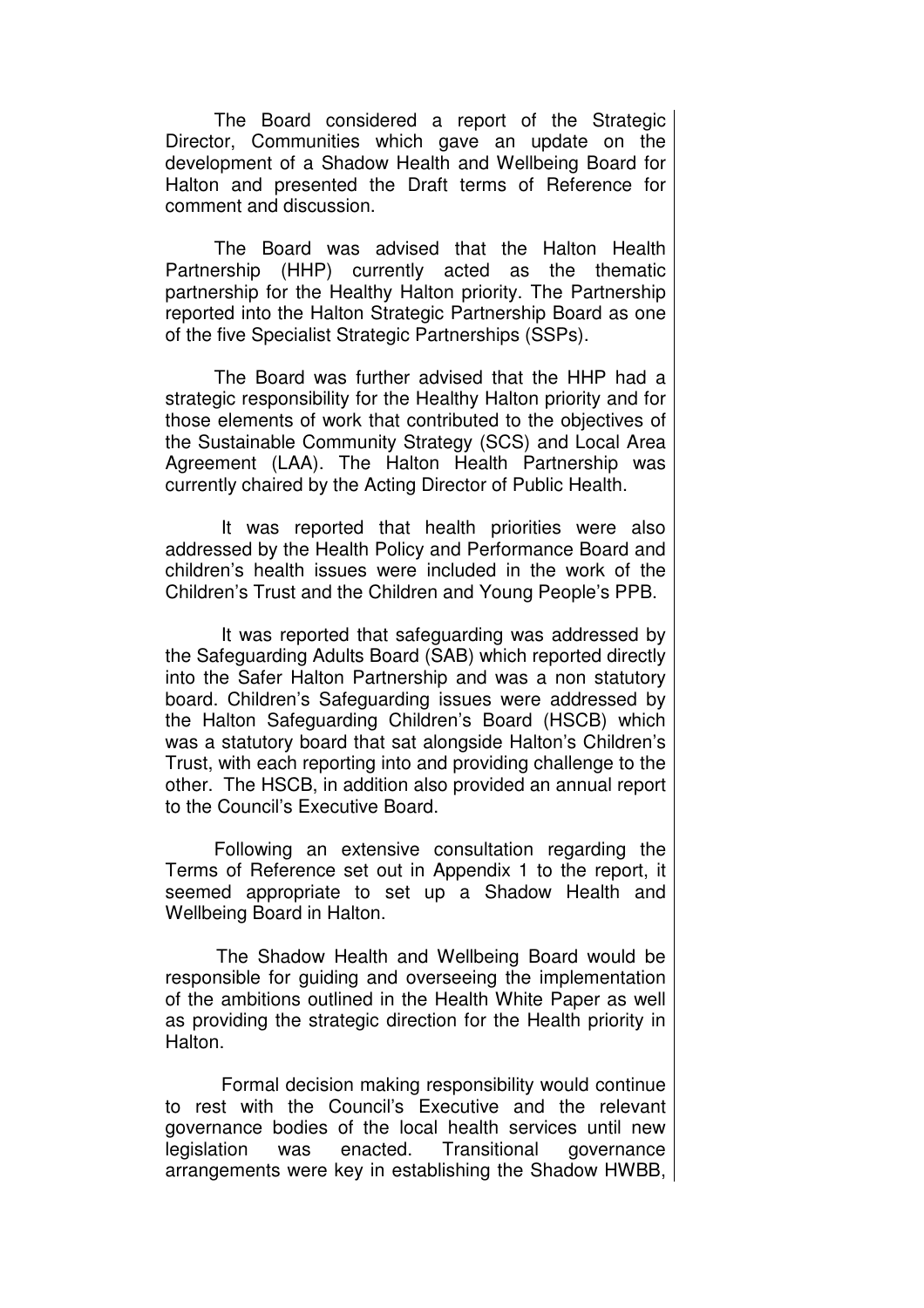given that Health and Wellbeing Boards would assume their statutory responsibilities from April 2013. In addition, overview and scrutiny issues would remain an integral independent arrangement within the Health Policy & Performance Board.

 In conclusion, it was reported that it was proposed that a Shadow Health & Wellbeing Board would be established in October 2011. This would operate in shadow form and a review would be undertaken 12 months after its commencement and a further report would be presented to the Executive on its progress. The current Health SSP would be disbanded and many of their actions embedded into the new Shadow Board.

The following comments arose from the discussion:-

- It was noted that it was possible that there would be some duplication of roles between the Health PPB and the Health and Wellbeing Board. However, it was also noted that in light of the significant changes this would strengthen the scrutiny process;
- It was noted that elected Members of Halton Borough Council had a corporate responsibility for the people in the Borough;
- Clarity was sought on whether the Health and Wellbeing Board would be subject to the Council's 'Call In' procedure. In reply, it was reported that this information would be circulated to all Members of the Board;
- It was noted that the Health and Wellbeing Board would be responsible for overseeing the Joint Strategic Needs Assessment (JSNA) and the transfer of public health. It was also noted that the formal transfer of public health would be in 2013 and that the JSNA was a web based document which was refreshed annually; and
- It was suggested that an awareness training seminar on the JSNA be arranged for Members of the Board.

RESOLVED: That

| (1) | the report and comments made be noted; and                     |                    |
|-----|----------------------------------------------------------------|--------------------|
|     |                                                                | Strategic Director |
| (2) | a JSNA awareness seminar be arranged for $\vert$ - Communities |                    |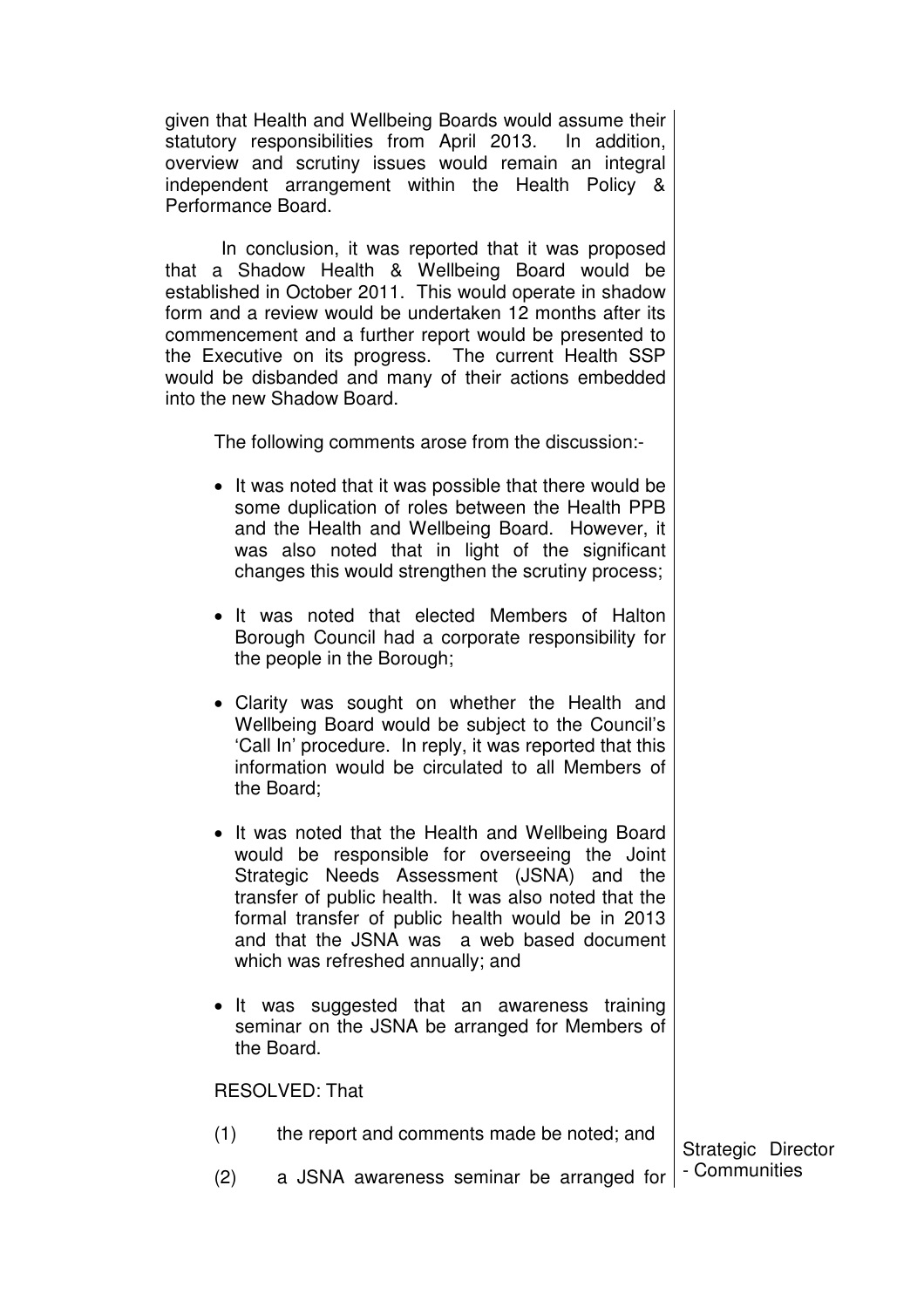## Members of the Board.

### HEA24 SAFEGUARDING ADULTS

 The Board considered a report of the Strategic Director, Communities which gave Members an update on the key issues and progression of the agenda for Safeguarding Vulnerable Adults.

The Board was advised that Halton's Learning Disabilities Partnership Board had held a Business Planning Event where 'Keeping Safe' had been a key theme. The resulting Business Plan included priorities and actions drawn up during the event around safeguarding vulnerable adults and hate crime/hate incidents, including the following, some of which were already being progressed:

- Help people to understand the danger signs;
- Support for people and staff to understand how to keep safe; and
- Talk to more people who may have been a victim of abuse or hate crime.

The Board was further advised that the following priorities had been drawn up during the event around personalisation and which also had the potential to impact on the way in which we support people to stay safe from abuse and exploitation:-

- Train personal assistants;
- Check that support plans are making a difference to people's lives;
- Look at how we can check how good support plans are; and
- Check that people are being supported to become more independent.

It was reported that Safeguarding Adults and Safeguarding Children brief presentations had been incorporated into Halton Borough Council's Corporate Induction Programme from September 2011.

The Board noted the key issues and progressions of the safeguarding agenda set out in paragraphs 3.2 – 3.14 of the report.

The following points arose from the discussion:-

• Concern was raised regarding short term agency staff not having a current CRB. In response, it was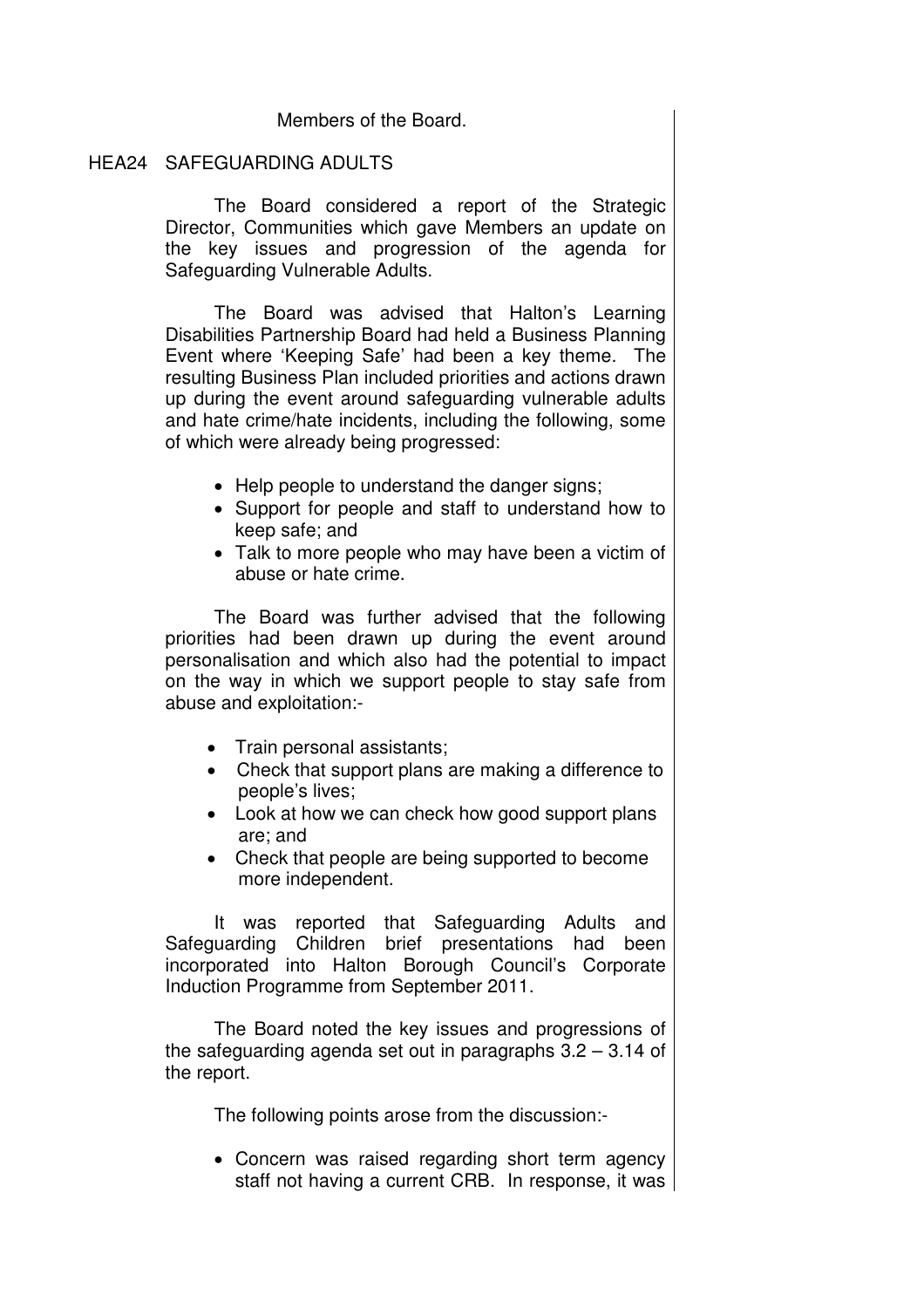reported that this issue would be raised and considered at the Task Group Meeting;

- The mechanisms in place to ensure the safety of individuals who were living independently but were deemed to be vulnerable but did not consider themselves to be so was noted; and
- It was noted that CRB checks were not being abandoned, but the organisation would merge with the vetting and barring system.

RESOLVED: That the report and comments raised be noted.

#### HEA25 SMOKE FREE PLAY AREAS

 The Board considered a report of the Strategic Director, Communities which informed Members of the proposal to make public play areas in Halton Smoke Free and provide Members with an opportunity to comment on the proposal.

The Board was advised that the report set out a proposal to implement a voluntary code to make children's play areas smoke free. The initiative aimed to de-normalise smoking amongst young children and reduce the likelihood of them becoming smokers in the future.

The Board was further advised that 26% of adults in the Borough smoked. Whilst this level had decreased over recent years the level was still above the national average. Halton's rate of early deaths caused by smoking remained significantly higher then the national average. Reducing the rates of illness and death caused by smoking was one of Halton's key public health priorities. To achieve this objective there was a need to reduce the number of people who smoked. This includeed initiatives that helped prevent Halton's children from becoming the next generation of smokers.

It was reported that internationally, smoking in public play areas and parks was already prohibited in Spain, Hong Kong, Latvia, Singapore and in cities in Australia, New Zealand, Canada and the USA, including New York and San Francisco.

In the UK Inverclyde Council in Scotland had made all of their play areas smoke free with 90% of residents supporting the initiative. Pendle Council in Lancashire had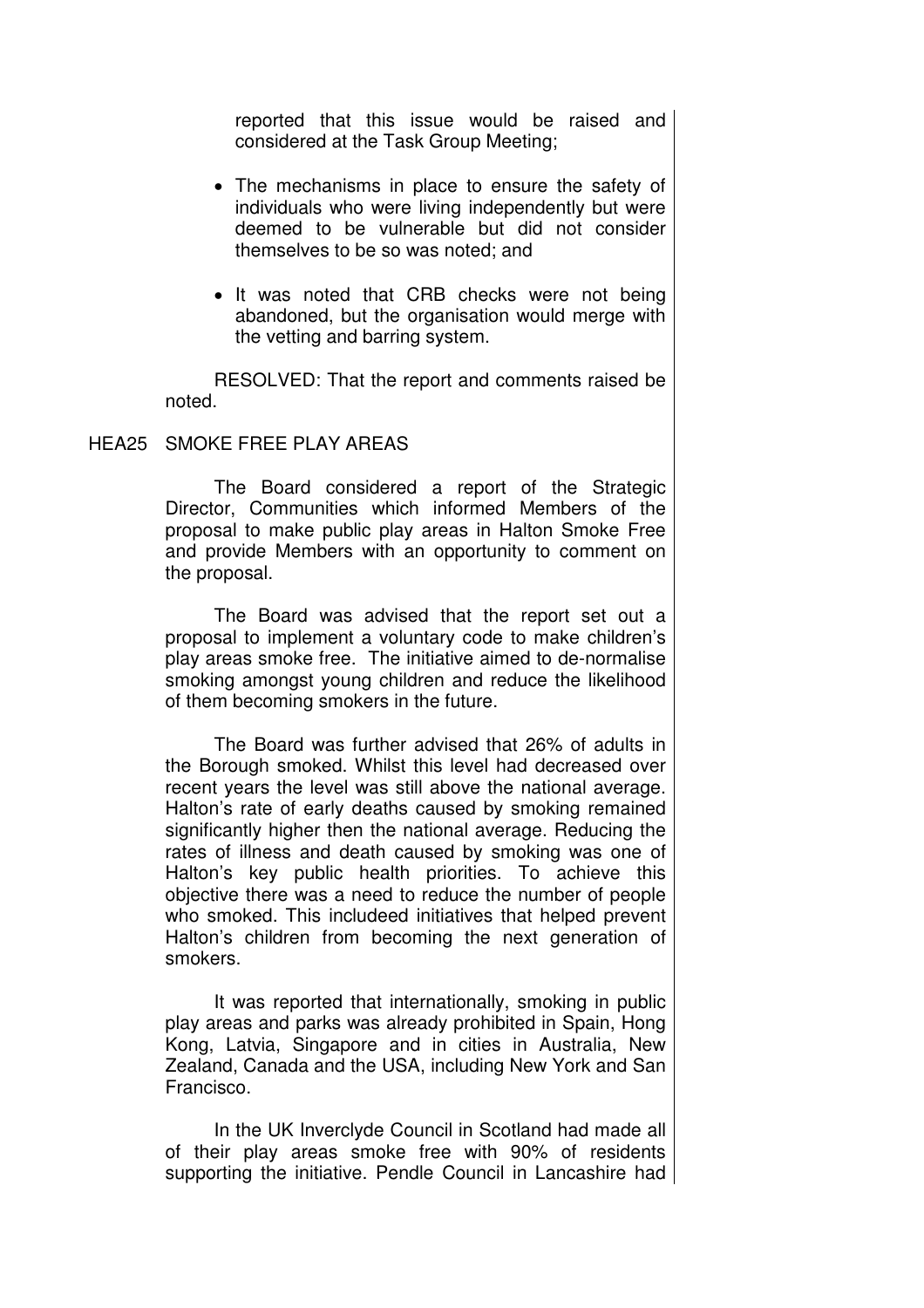prohibited smoking in its 57 outdoor play areas and skate parks in 2010.

Furthermore, the Halton Smoke Free Play areas initiative was being undertaken as a partnership between Halton BC, Halton and St Helens PCT, the Heart of Cheshire and the Cheshire & Merseyside Tobacco Alliance (CMTA). Liverpool, Sefton and Knowsley Councils were currently consulting residents with a view to implementing a similar voluntary scheme in their areas.

In conclusion, it was reported that children from Oakfield primary school in Widnes had designed signs and slogans that would be used for the smoke free play areas in Halton. It was intended that the design for these signs would eventually be used across Merseyside by authorities who adopt the scheme.

The following points arose from the discussion:-

- Concern was raised that employees could be at risk when giving advice and guidance to people smoking in play areas as it could create a confrontational situation. In response, it was reported that the survey had indicated a lot of public support for the proposal and the signs would be erected in play areas where children and young people congregated. It was also reported that it would not create conflict as the Wardens would only be highlighting the signs and passing on child friendly literature. In addition, the Wardens had been issuing Fixed Penalty Notices for a considerable time and were trained with the necessary skills to give advice and deal with aggressive people. It was also reported that Senior Managers had indicated that they would be happy for their employees to take on the additional task;
- It was suggested and agreed that Trade Unions be consulted on the proposal;
- It was noted that the proposal formed part of a comprehensive approach about the dangers of smoking around children i.e the Take Seven Steps Campaign on television; and
- The Members of the Board supported the proposal, in particular the signs in play areas.

RESOLVED: That the Board support the proposal for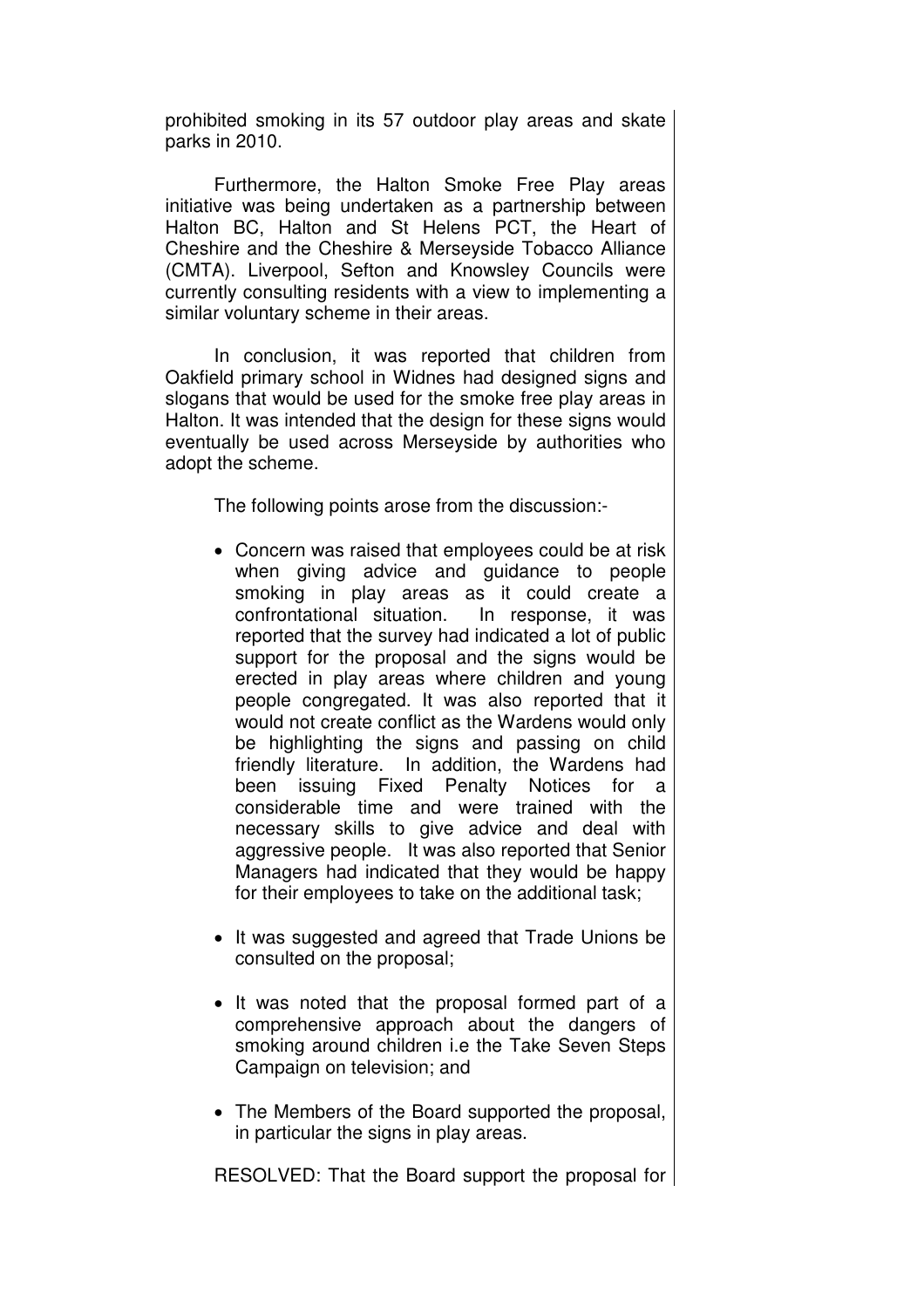a voluntary code to make children's play areas in Halton smoke free.

HEA26 PROPOSED SCRUTINY REVIEW OF HOMELESSNESS **SERVICES** 

> The Board considered a report of the Strategic Director, Communities which sought support to carry out a scrutiny review of Homelessness Services as outlined in Appendix 1 to the report.

> The Board was advised that Councils had a range of duties to those who were homeless or threatened with homelessness in 28 days and at the very least they were obliged to provide advice and assistance on housing options. In addition, it was reported that some households were owed the main homelessness duty, which was the provision of settled accommodation. Local authorities were also expected to implement services to prevent homelessness.

> The Board was further advised that to respond to the housing needs of those who were homeless, it was necessary to provide a range of preventative support services. In addition should temporary accommodation should be provided that could be accessed in emergencies until settled accommodation could be found.

> It was reported that it was good practice to periodically assess the effectiveness of the services provided and the report sought approval to carry out a scrutiny review of the Councils duty in respect to homelessness and the services provided in response to that duty.

> The Chairman sought nominations from Members of the Board to form a Member led scrutiny working group.

| <b>RESOLVED: That</b> |     |                                                                                                                                                                                       | Strategic Director<br>- Communities |
|-----------------------|-----|---------------------------------------------------------------------------------------------------------------------------------------------------------------------------------------|-------------------------------------|
|                       | (1) | a working group be established to review the<br>Homelessness Service; and                                                                                                             |                                     |
|                       | (2) | the following Members be nominated onto the<br><b>Working Group:-</b>                                                                                                                 |                                     |
|                       |     | • Councillor E Cargill;<br><b>Councillor Baker</b><br>$\bullet$<br>Councillor C Loftus;<br>$\bullet$<br>Councillor M Lloyd-Jones;<br>$\bullet$<br>Councillor J Lowe; and<br>$\bullet$ |                                     |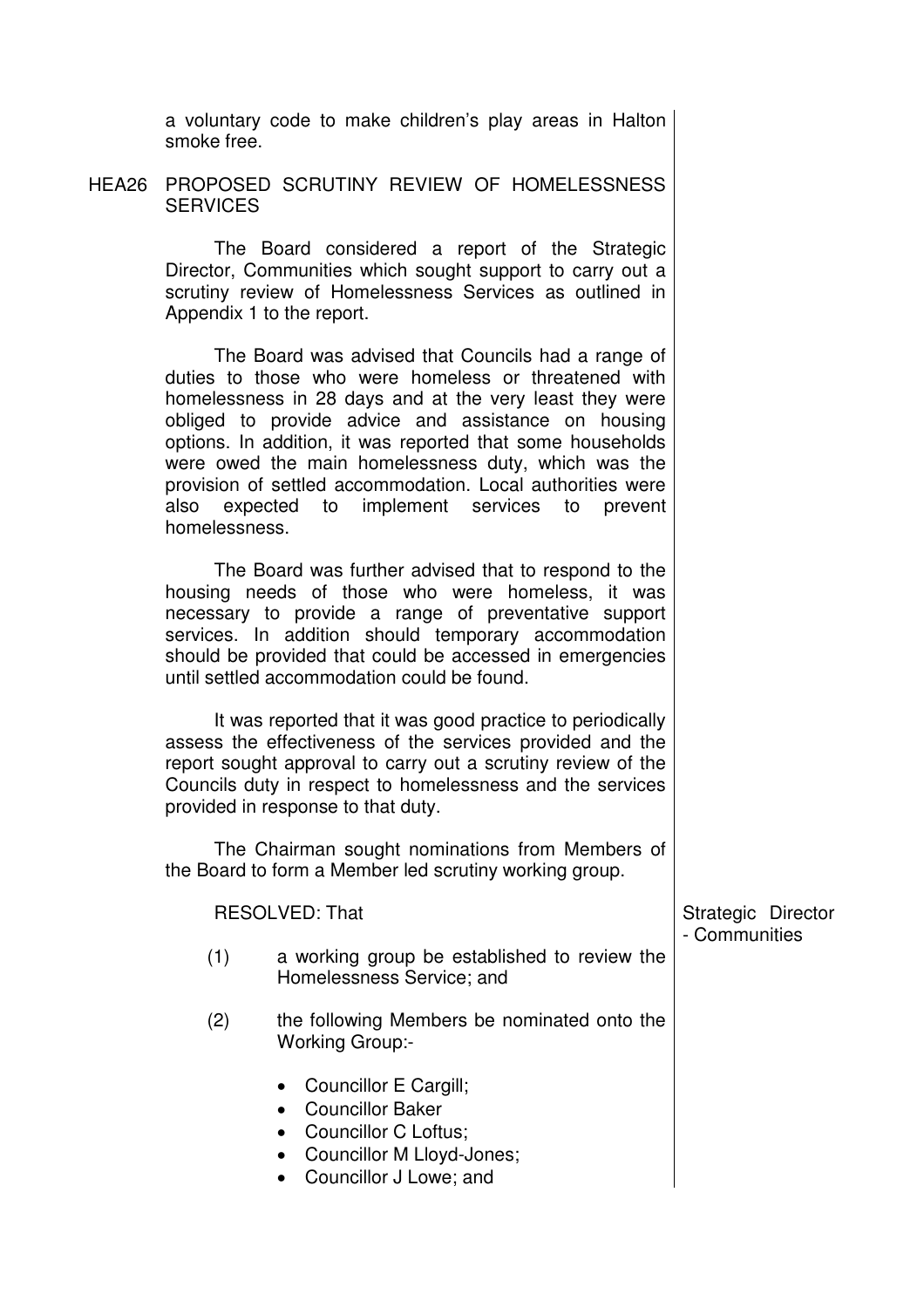• Councillor Wright

Note: (Councillor M Lloyd Jones declared a Personal Interest in the following item of business due to her husband being a Non Executive Director of Halton & St Helens Primary Care Trust.)

#### HEA27 STANDING ORDER 51

 The Board was reminded that Standing Order 51 of the Council's constitution stated that meetings should not continue beyond 9 pm

RESOLVED: That Standing Order 51 be waived to allow the meeting to continue beyond 9 pm.

HEA28 MODEL OF CARE TO DEVELOP A COMPREHENSIVE COMMUNITY LEARNING DISABILITY SERVICES INFRASTRUCTURE FOR ADULTS WITH LEARNING **DISABILITIES** 

> The Board considered a joint report of the Strategic Director, Communities and the Primary Care Trust which advised Members of the progress of the implementation of the Model of Care and outlined the next steps.

> The Board was advised that in 2008 a review on in-patient and community based learning disability services in the boroughs of Halton, Knowsley, St Helens and Warrington had been undertaken.

> It was reported that the review had recommended the following:-

- That the four boroughs and the PCTs agree to adopt a joint strategy of phased change to locally determine models of service that further enhance community focused support and reduce reliance on specialist learning disability in-patient services and out of area placements;
- That Commissioners ensure that admissions to inpatients units conformed to the admission process set out in Section 14 of the recently agreed service specification;
- That the four boroughs and the PCT agree to a reduction in the number of commissioned in-patient beds, and that these should be placed together for reasons of efficiency, effectiveness and economy, with consideration for the most appropriate location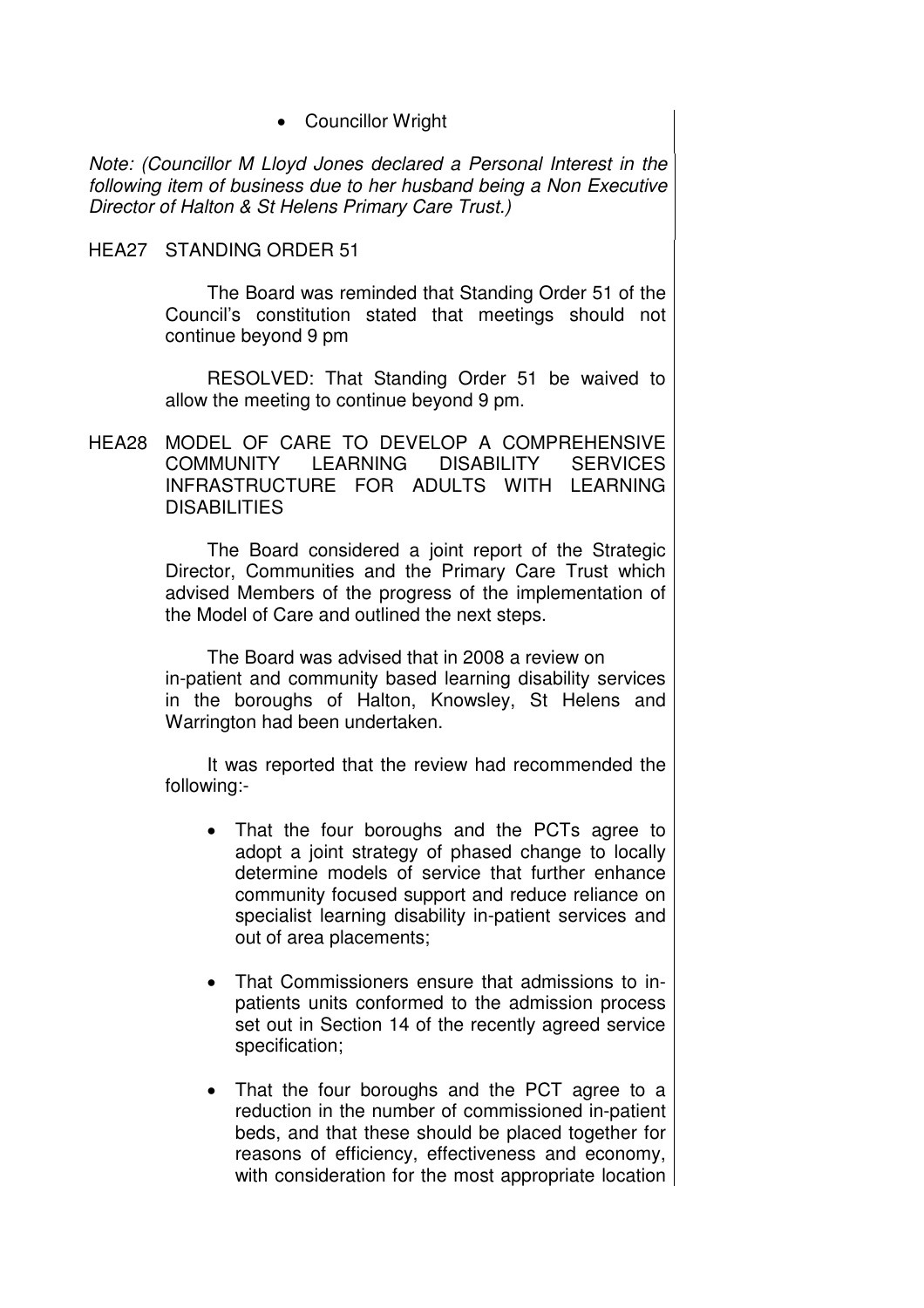to be subject of further discussion at the Alliance Board;

- That, subject to local resource availability, and based on joint work between the PCT's and the boroughs, early progress be made on the expansion of community services through pumppriming investment;
- That a project was commissioned to review best practice, and provide detailed recommendations, by Autumn 2009 for the further development of community focused services, in relation to the anticipated release of £2m from current in-patient investment; and
- That Commissioners gave consideration to the inpatient bed requirement beyond 2010, in light of the planned expansion of community services, and secure appropriate approvals for decisions in relation to the renewal of the current contract.

Members noted the progress in Appendix 1 and the following recommendations set out in the report:-

- $\bullet$  1 develop 'model of care';
- 2 in-patient admissions;
- 3 reduction of in-patient beds;
- $\bullet$  4 community services (pump priming);
- 5 best practice/pathway; and
- 6 in-patient contractual requirements.

Mr C Bean, Primary Care Trust circulated a copy of the Stakeholder Engagement on the Redesign of Inpatient and Community Health Services for adults with learning disabilities at the meeting.

The following comments arose from the discussion:-

- It was noted that in the current economic climate and the changes in the NHS Reforms that services would need to be shared. However, the importance of ensuring there was adequate services for the people of Halton was also noted;
- Clarity was sought on the reduction of beds and the impact it would have on the people in the Borough. In response, it was reported that beds were being reduced as they were not being utilised. In addition, people were being supported in the community and